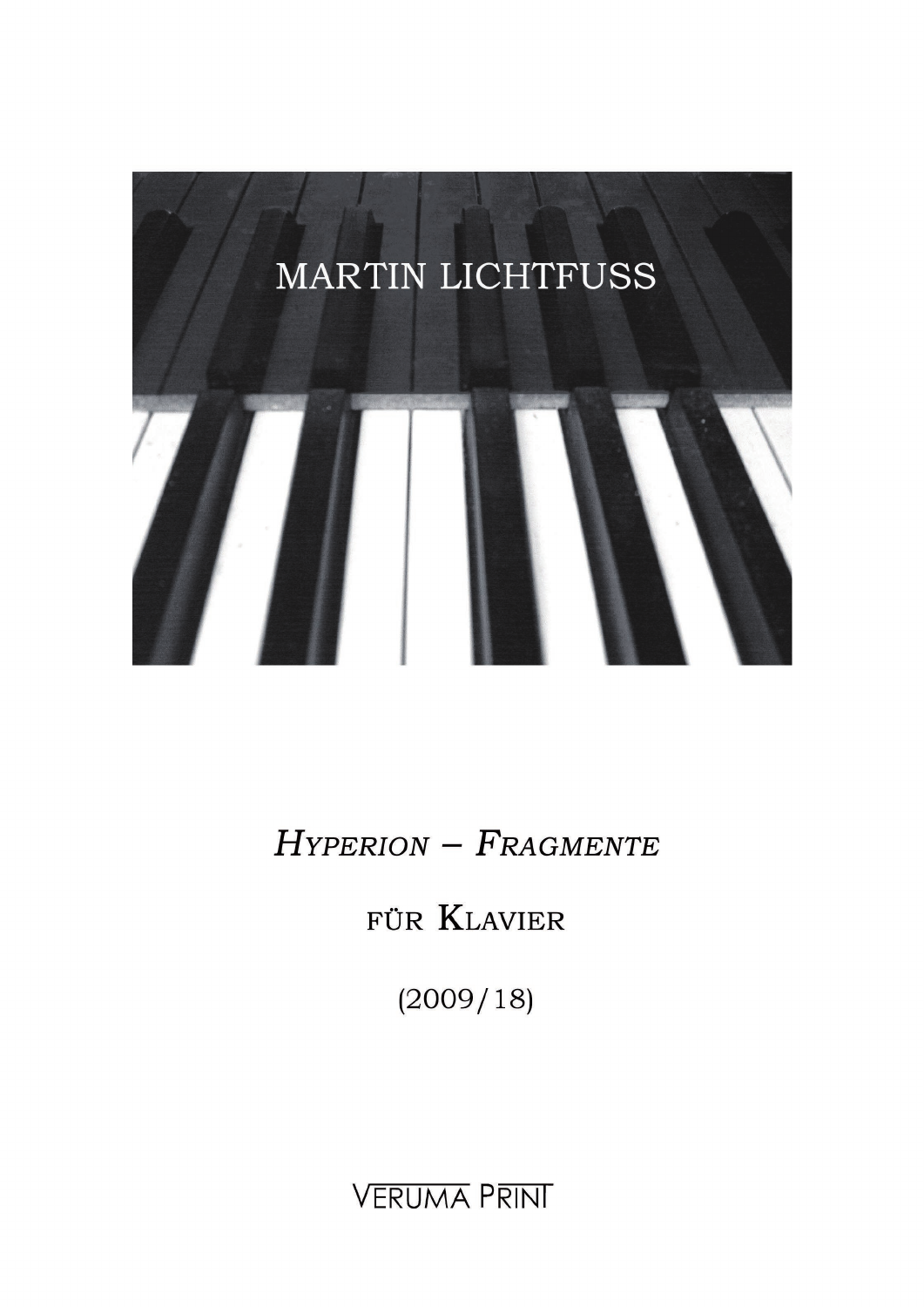# mica - music austria authorized free sample copy mica – music austria authorized free sample copy

## **MARTIN LICHTFUSS**

\* 1959 in Innsbruck



Nach umfangreichen Studien am Tiroler Landeskonservatorium und an der Wiener Musikuniversität (Komposition, Dirigieren) sowie an den Universitäten Innsbruck und Wien (Germanistik) erwarb sich M.L. im Laufe von 10 Jahren als Dirigent an mehreren Theatern umfassende praktische Erfahrungen. 1995-2008 leitete er am Tiroler Landeskonservatorium eine Klasse für Komposition; 2005 wurde er als Professor für Tonsatz/ Komposition an die Wiener Musikuniversität berufen, wo er von 2008-11 die Leitung des Instituts für Komposition

und Elektroakustik innehatte.

In seinen Werken, für die er mehrere Preise erhielt, versucht er, divergierende Tendenzen der Neuen Musik auf persönliche Weise miteinander zu verbinden und so die Vielfalt zeitgenössischer Tonsprachen zu nutzen, ohne sich ideologisch festzulegen.

*After wide-ranging studies at the Tyrolean State Conservatory in Innsbruck and at the University of Music in Vienna (composition, conducting), Martin Lichtfuss acquired extensive practical experience during 10 years as a conductor at German and Austrian theatres. From 1995-2005 he was head of Department I for music theory/musical directing, at the same time instructing a class in composition at the Tyrolean State Conservatory. In 2005, he followed a call from the University of Music in Vienna, where he was given a professorship in composition.* 

*In his compositions – for which he has been awarded several prizes – Martin*  Lichtfuss attempts to combine the diverging trends of New Music in a personal *manner so as to use the variety of contemporary musical languages without committing to any specific ideology.* 

PREVIEW

PREVIEW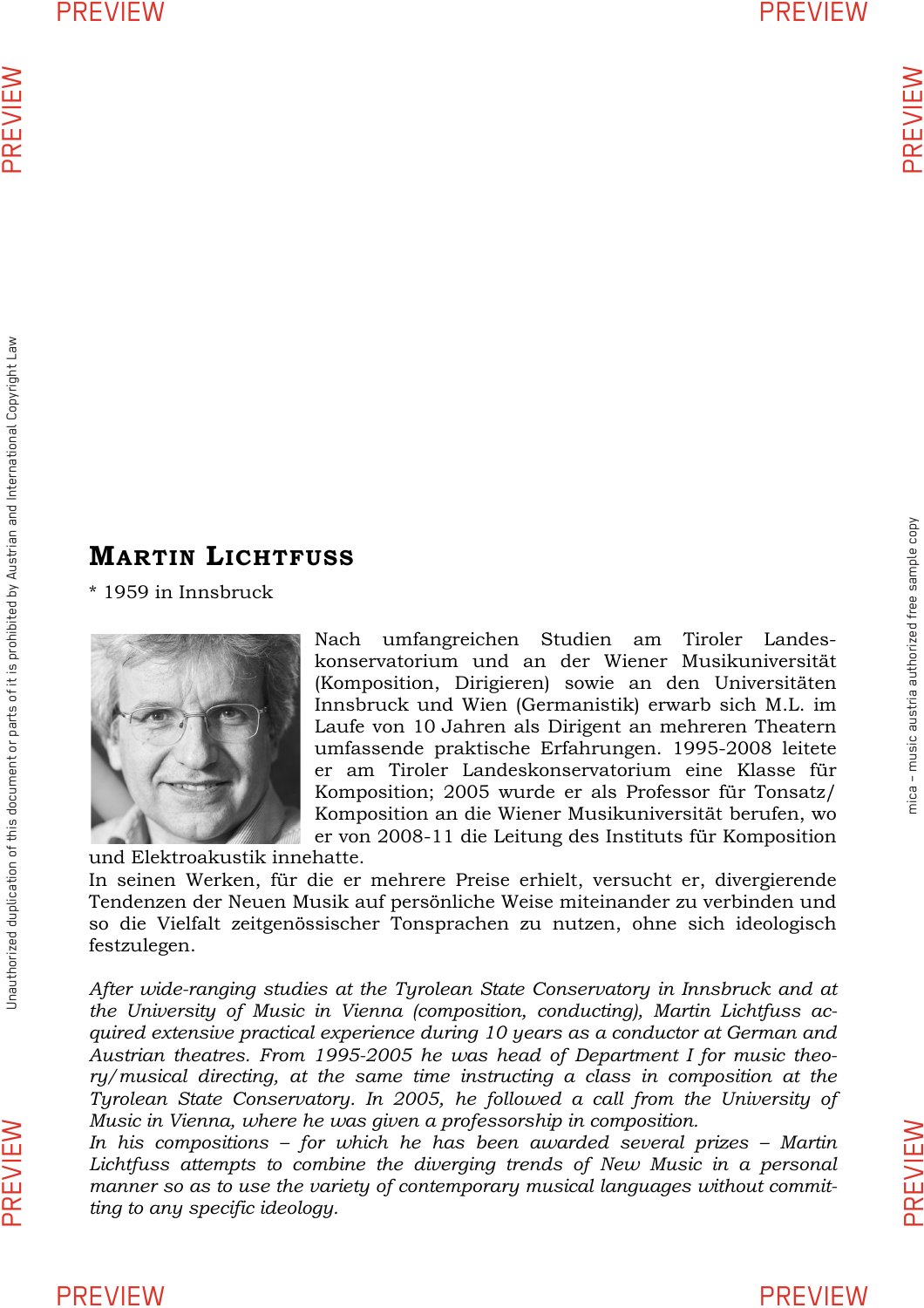Martin Lichtfuss

# *HYPERION-FRAGMENTE*

für Klavier (2009/18)

1. ... ins Ungewisse... (5'00") 2. ... dort droben im Licht ... (4'30") 3. ... geworfen ... (7'00")

Unauthorized duplication of this document or parts of it is prohibited by Austrian and International Copyright Law

Unauthorized duplication of this document or parts of it is prohibited by Austrian and International Copyright Law

PREVIEW

PREVIEW

PREVIEW PREVIEW

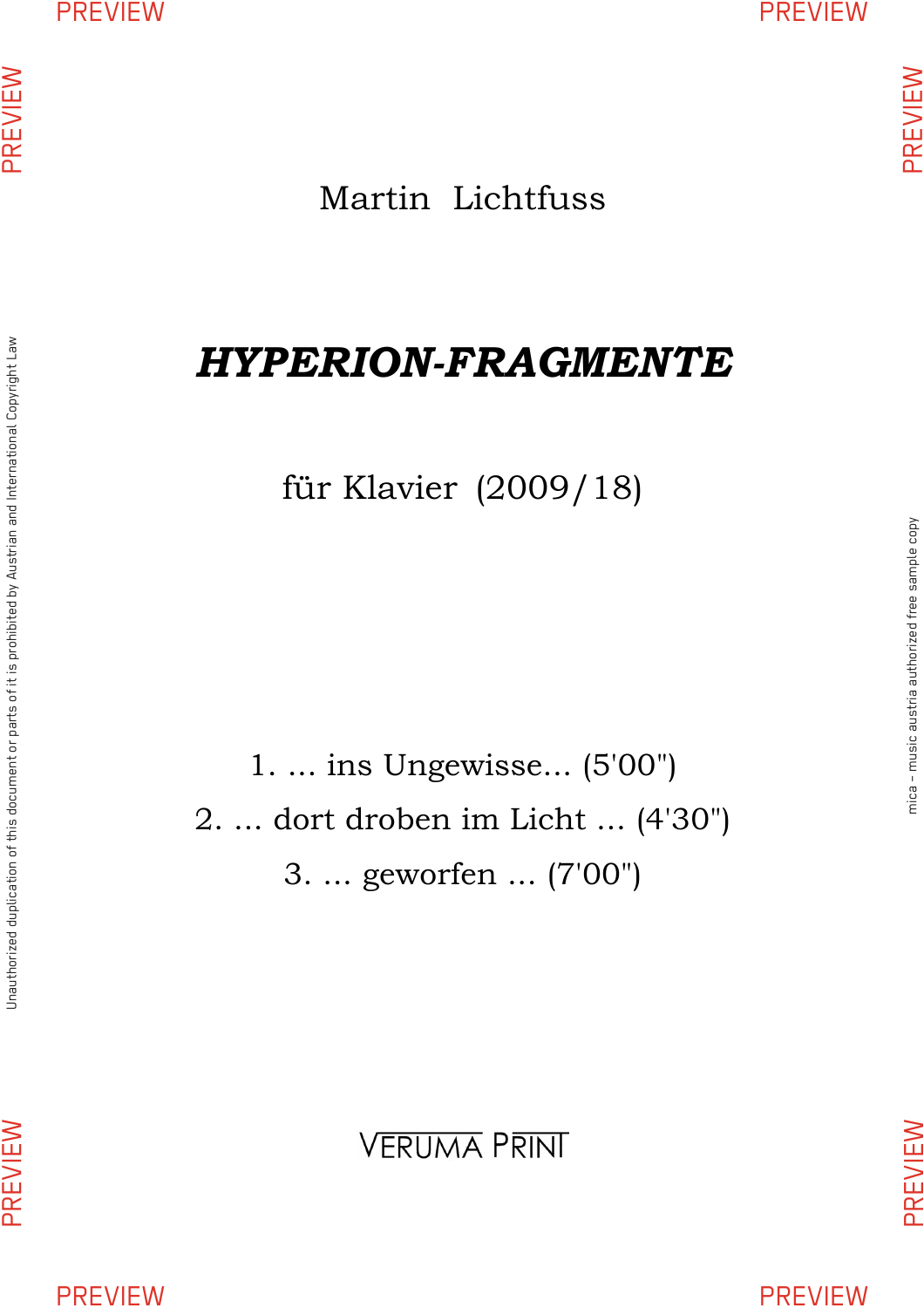PREVIEW

Unauthorized duplication of this document or parts of it is prohibited by Austrian and International Copyright Law

PREVIEW

Ι ... ins Ungewisse ...



PREVIEW

**PREVIEW** 

**PREVIEW**